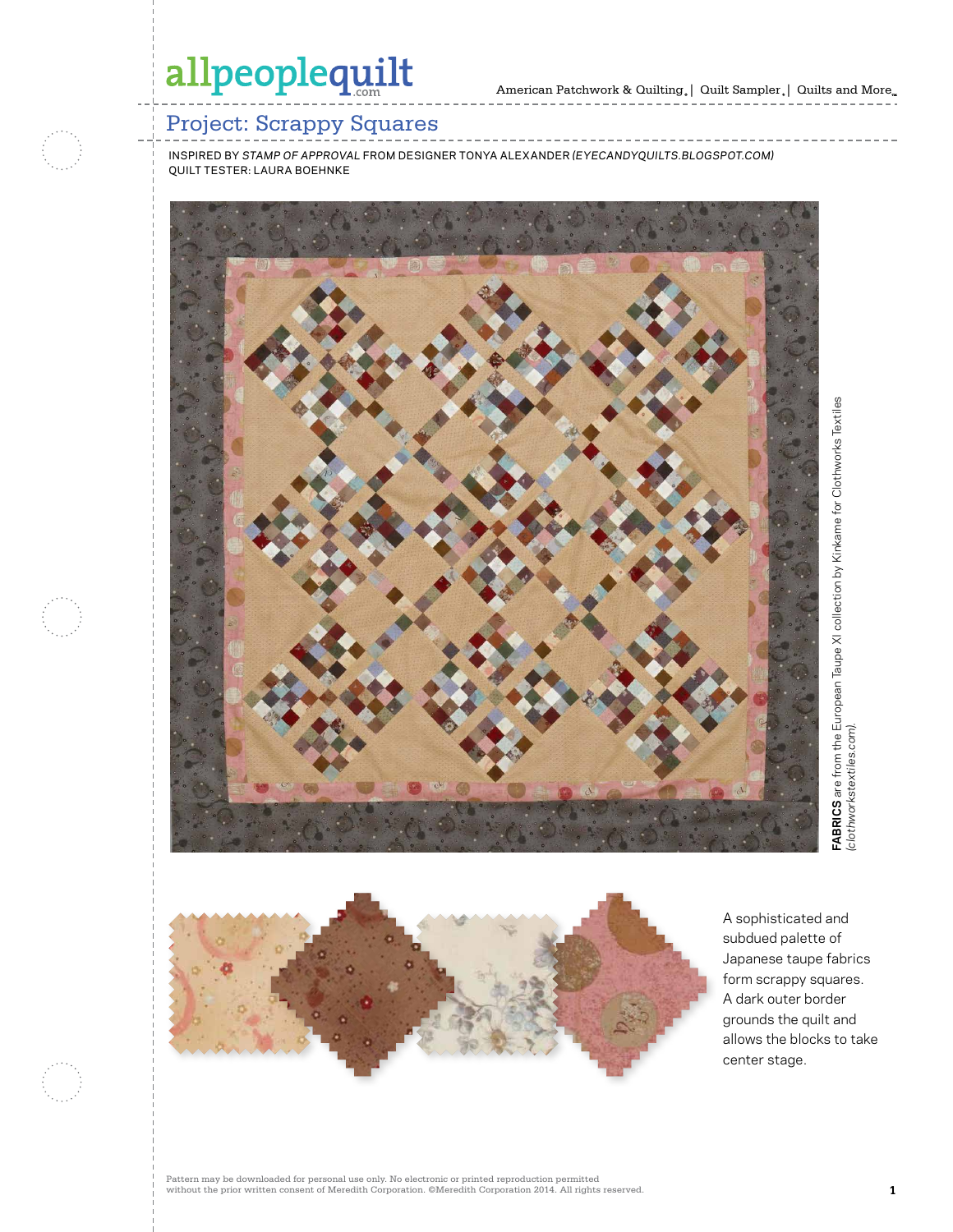## allpeoplequilt

### Project: Scrappy Squares

## **Materials**

- 1<sup>3</sup>⁄4 yards total assorted prints in blue, pink, purple, green, gray, cream, beige, and brown (blocks)
- 11⁄8 yards beige print (blocks, setting, and corner triangles)
- 1⁄3 yard pink circle print (inner border)
- **•** 7⁄8 yard gray print (outer border)
- **•** 1⁄2 yard binding fabric
- 31⁄4 yards backing fabric
- **•** 58" square batting

Finished quilt: 493⁄4" square Finished blocks: 9" square

Yardages and cutting instructions are based on 42" of usable fabric width.

Measurements include 1/4" seam allowances. Sew with right sides together unless otherwise stated.

### Cut Fabrics

Cut pieces in the following order.

**From assorted prints, cut:**

- 28–11⁄<sub>2×42</sub>" strips
- 9-1½<sup>"</sup> squares

**From beige print, cut:**

- **•** 2—14" squares, cutting each diagonally twice in an X for 8 setting triangles total
- 2-71⁄4" squares, cutting each in half diagonally for 4 corner triangles total
- **•** 16—41⁄2" squares
- 36-11⁄2×41⁄2" rectangles
- **•** 4-11/<sub>2</sub>" squares
- **From pink circle print, cut:**
- 2-2×41<sup>3</sup>/4" inner border strips
- 2-2×38<sup>3</sup>/4" inner border strips **From gray print, cut:**
- 5-41⁄<sub>2×42</sub>" strips for outer border
- **From binding fabric, cut:**
- 6-21⁄2×42" binding strips

#### Assemble Blocks

- 1. Sew together four assorted print 11⁄2×42" strips to make a strip set (Diagram 1). Press all seams in one direction. Repeat to make seven strip sets total. Cut strip sets into 160-11/2"wide segments.
- 2. Referring to Diagram 2, lay out four 11/<sub>2</sub>"-wide segments; alternate direction of seams as indicated by arrows so seam allowances nest together. Join segments to make a 16-Patch unit. Press seams in one direction. The 16-Patch unit should be 4<sup>1/2"</sup> square including seam allowances. Repeat to make thirty-six 16-Patch units total. (Set aside remaining 11⁄2"-wide segments to make B blocks in Step 4.)
- **3.** Referring to Diagram 3, lay out four 16-Patch units, four beige print 11/2×41/2" rectangles, and one assorted print  $1\frac{1}{2}$ " square in three rows. Sew together pieces in each row. Press seams toward beige print pieces. Join rows to make Block A. Press seams toward middle row. Block A should be 9<sup>1</sup>/<sub>2</sub>" square including seam allowances. Repeat to make nine A blocks total.
- 4. Referring to Diagram 4, lay out four beige print 4<sup>1/2"</sup> squares, four 1<sup>1/2"-</sup>wide segments, and one beige print 1<sup>1/2"</sup> square in three horizontal rows. Sew together pieces in each row. Press seams toward beige print pieces. Join rows to make Block B. Press seams away from middle row. Block B should be 91⁄2" square including seam allowances. Repeat to make four B blocks total.

#### Assemble Quilt Center

- 1. Referring to Quilt Assembly Diagram, lay out blocks and beige setting triangles in five diagonal rows.
- 2. Sew together pieces in each row. Press seams toward B blocks and setting triangles.
- **3.** Join rows; press seams in one direction. Add beige corner triangles to make quilt center. Press seams toward corner triangles. The quilt center should be 383⁄4" square including seam allowances.

#### Assemble and Add Borders

- 1. Sew pink circle print 2×383/4" inner border strips to opposite edges of quilt center. Add pink circle print 2×413⁄4" inner border strips to remaining edges. Press all seams toward inner border.
- 2. Cut and piece gray print 41⁄2×42" strips to make:
- **•** 2—41⁄2×493⁄4" outer border strips
- **•** 2—41⁄2×413⁄4" outer border strips
- **3.** Sew short outer border strips to opposite edges of quilt center. Add long border strips to remaining edges to complete quilt top.

#### Finish Quilt

- 1. Layer quilt top, batting, and backing; baste. Quilt as desired.
- 2. Bind with binding strips.

Pattern may be downloaded for personal use only. No electronic or printed reproduction permitted without the prior written consent of Meredith Corporation. ©Meredith Corporation 2014. All rights reserved. **2**